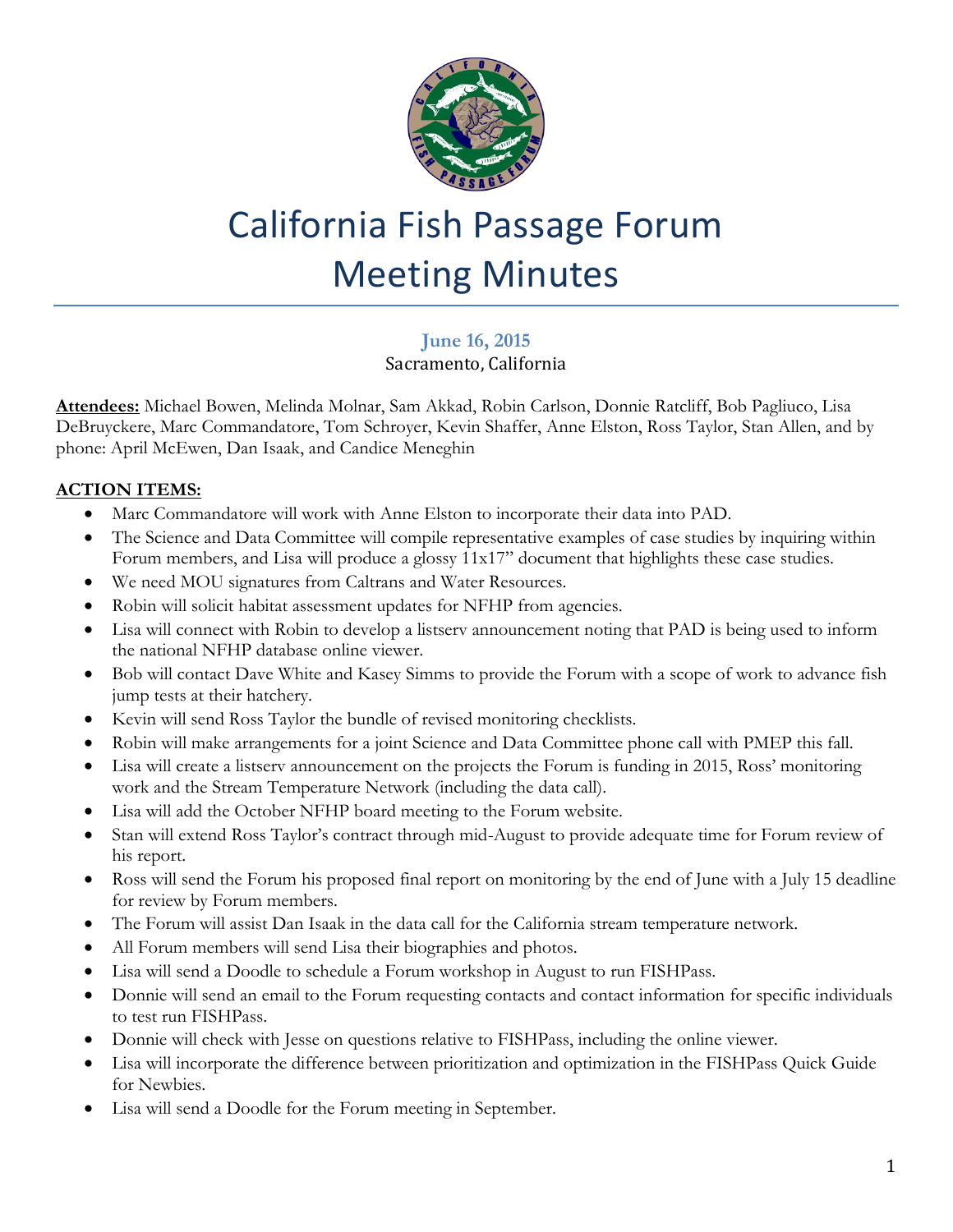#### **DECISION ITEMS:**

- Forum members will review Ross' report, which they will receive the end of June, and will send comments to Ross by July 1. Ross' contract will be extended through mid-August to provide adequate time for Forum review. Members discussed potential peer review of Ross' work.
- The Forum will not be hosting an event during the NFHP board meeting in October of 2015 as a result of permitting delays associated with the Pinole Creek project.
- Caltrans will help kickstart the PAD data gap analysis process by providing information to Anne and Robin. Anne and Sharon Powers will continue fact checking and QA/QC associated with PAD.
- A webinar workshop will be held with Forum members in August to conduct test runs of FISHPass in the context of ecological regions and evolutionary significant units, and within the framework of funding available for fish passage barrier remediation as well as funds spent on these activities historically.
- The next meeting of the Forum will be in Arcata in September.

#### **Agenda Items:**

- 2015 Forum work plans the [Governance, Science and Data](http://www.cafishpassageforum.org/index.cfm?fuseaction=content.display&pageID=113) and [Outreach and Education Committee](http://www.cafishpassageforum.org/media/workplans/2015forumoutreach-and-education-committeeworkplan.pdf) Forum work plans were presented and discussed. The majority of Governance Committee items were on this agenda, the Science and Data committee has made significant progress in working with Ross and the PAD, and the Outreach and Education Committee will be tackling county involvement in the Forum and FISHPass outreach over the next several months.
- Ross Taylor gave a [presentation](http://www.cafishpassageforum.org/media/meetings/june2015/passage-monitoring-overview_rta-for-forum_2015.pdf) on the work he has conducted on fish monitoring through his contract with the Forum. Ross is going to send the draft final report to the Forum at the end of July, with an expected turnaround for edits and comments by July 15. In the meantime, Stan is going to extend Ross' contract to provide for Forum review of his work. There was some discussion about the Forum considering having Ross' work peer reviewed.
- Dan Isaak of the US Forest Service gave a **presentation** on the stream temperature network, which he and his staff will begin working on as soon as a contract is signed with Donnie's region. The Forum will assist in outreach associated with the stream temperature data call.
- Anne and Robin talked about the PAD data gap analysis and the Word document that the Forum received describing the request. Caltrans offered to provide their dataset to Anne for groundtruth purposes. To initiate the analysis, Anne will create an anadromy polygon layer, combine railroad and road geospatial files, use LIDAR to find dams and create a vector file (if possible), detect all road/stream crossings, identify PAD records where unknown or unassessed and all road and railroad crossings and dams (if possible) without PAD ID's exist, compare results against the Coastal Monitoring Program framework and documented anadromous steelhead observations in the Aquatic Species Observation Database, and create a list of potential sites for evaluation that will be given to the Science and Data Committee.
- The status of FISHPass was discussed. Robin is noodling a logo, Liam has added the cost information from Mark Lancaster's organization, Lisa is compiling Liam and Donnie's work to draft a FISHPass for Newbies manual that includes a discussion about the difference between prioritization and optimization, Anne and Brett will recreate the tracing analysis and add it to the PAD and resubmit it to Jesse for incorporation into FISHPass prior to the next release (pending Brett's availability), and the group decided to meet via webinar in August to do some test runs to create a top X list of barriers for California. The runs will include slot information on estimated federal and state funding available in any one year as well as what is realistic to spend in one year, and will include specific themes – ESUs, ecological regions, etc. The goal is to create a "Forum recommended" prioritized list of barriers in California. Donnie will connect with Jesse in the interim to discuss an online viewer for FISHPass and a few other tasks.
- Lisa notified via phone and email all 2015 grant proposal applicants regarding the two projects that will be funded (Memorial and Arroyo Grande), and those that will not receive funding.